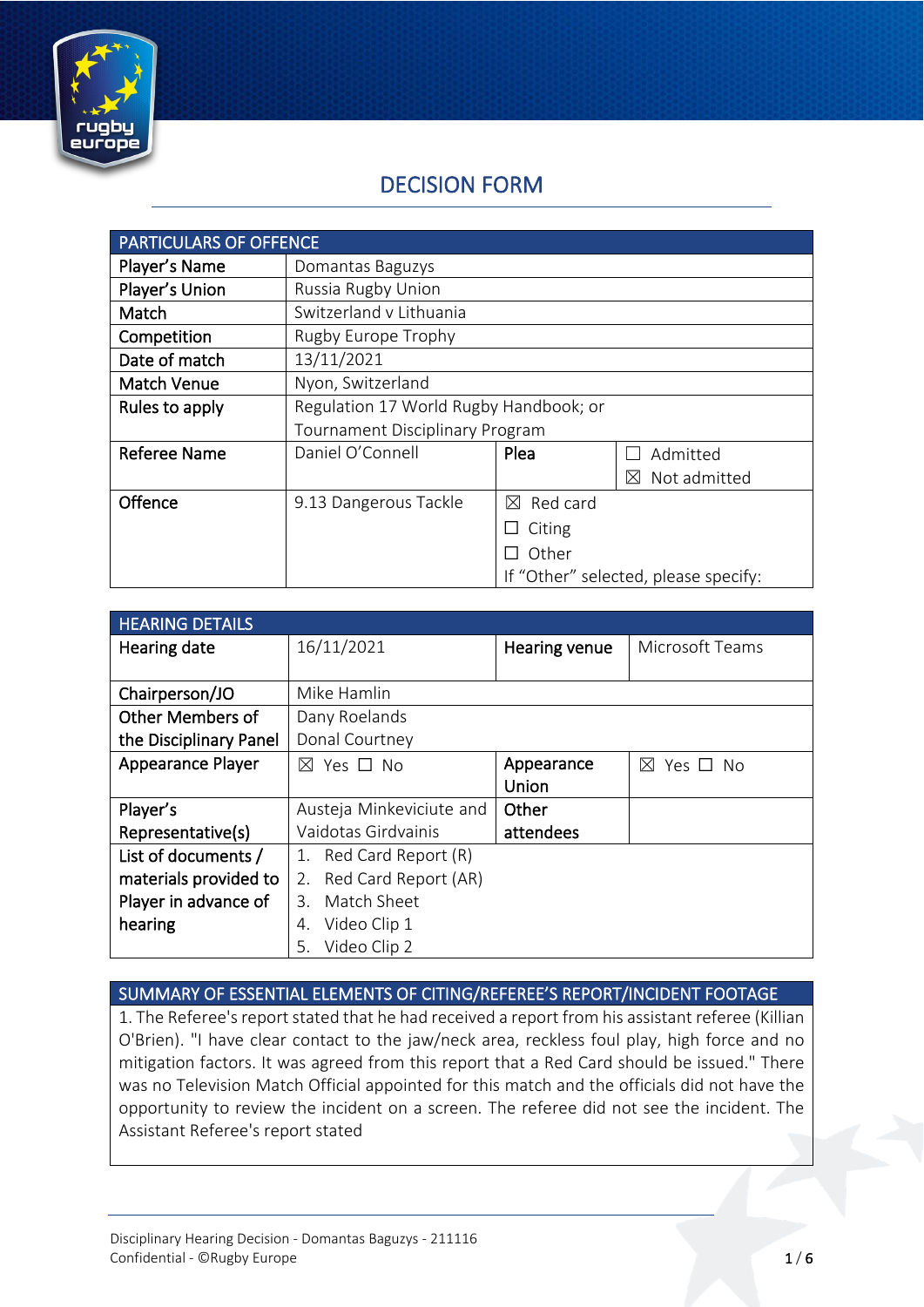"In attempting to make a tackle, No 14 from LT makes contact with the jaw/neck area of No 18 CH. I deemed the attempted tackle to be foul play as it was reckless. The attempted tackle was performed with a lack of control and high speed. It was also upright and dynamic with a clear view of the Swiss player. The degree of danger involved was high and no mitigating factors were present. Following consultation with the match referee, it was determined that a red card should be issued."

2. The footage showed the incident from one angle only. The Disciplinary Committee viewed the footage numerous times in real time and slowed down. The Player approaches his opponent in a semi upright position at speed with his arms out in an attempt to wrap. His right arm appears to aim to wrap the ball carrier's upper arm area. His left arm cannot be seen. The Player's head turns to the right of the ball carrier immediately before contact. From the footage it appears that the Player's head strikes the left shoulder of the ball carrier. His right arm is in the process of wrapping the ball carrier. As his head strikes the ball carrier's left shoulder, he falls to the ground motionless. The ball carrier continues to run with the ball . The Player's left arm is partially obscured from sight. From the footage there is no clear evidence that either the Player's head or arms came into contact with the jaw, neck or head of the ball carrier. The ball carrier's head or neck does not move backwards and he maintains his ball carrying position, but after his shoulder contacts the Player's head, he spins to the left and side on and then continues running. The Player lies on the ground and is then treated by the medical staff. The footage does not show the dismissal.

## ESSENTIAL ELEMENTS OF OTHER EVIDENCE (e.g. medical reports)

N/A

#### SUMMARY OF PLAYER'S EVIDENCE

The Player in a written statement stated that he "attempted to tackle and turned his head the wrong way. My head bounced back from the ball carrier's shoulder and from there I have collapsed. The action was not intentional, as I wrapped my arms around the ball carrier. The ball carrier after collision with me, pushed me with his right arm and was able to continue to attack with no injuries. I feel sorry for my actions. As you can see from the longer video, my two previous tackles were low and safe."

The Player confirmed the above in his oral evidence. He recalled putting his head in the wrong position and grabbing the ball carrier and as he did so his face was in the ball carrier's shoulder. He was close to the ball carrier's head but did not believe he contacted any part of his head or neck. He said he believed he was unconscious for a few seconds.

#### FINDINGS OF FACT

These findings and our decision are unanimous and each of the Disciplinary Committee has contributed to them. As a short form judgement it is necessarily a summary of all the evidence and material which we have considered. We have given appropriate weight to all the evidence. The burden of proof is on the Player to show that the issue of the red card was more likely than not wrong. The Disciplinary Panel, to an extent, was possibly assisted by the fact that the Committee comprised three former senior referees, two of whom were former International Referees. We, as a Disciplinary Committee have the time and opportunity of considering all the evidence, including the footage and the Player's evidence. In this case the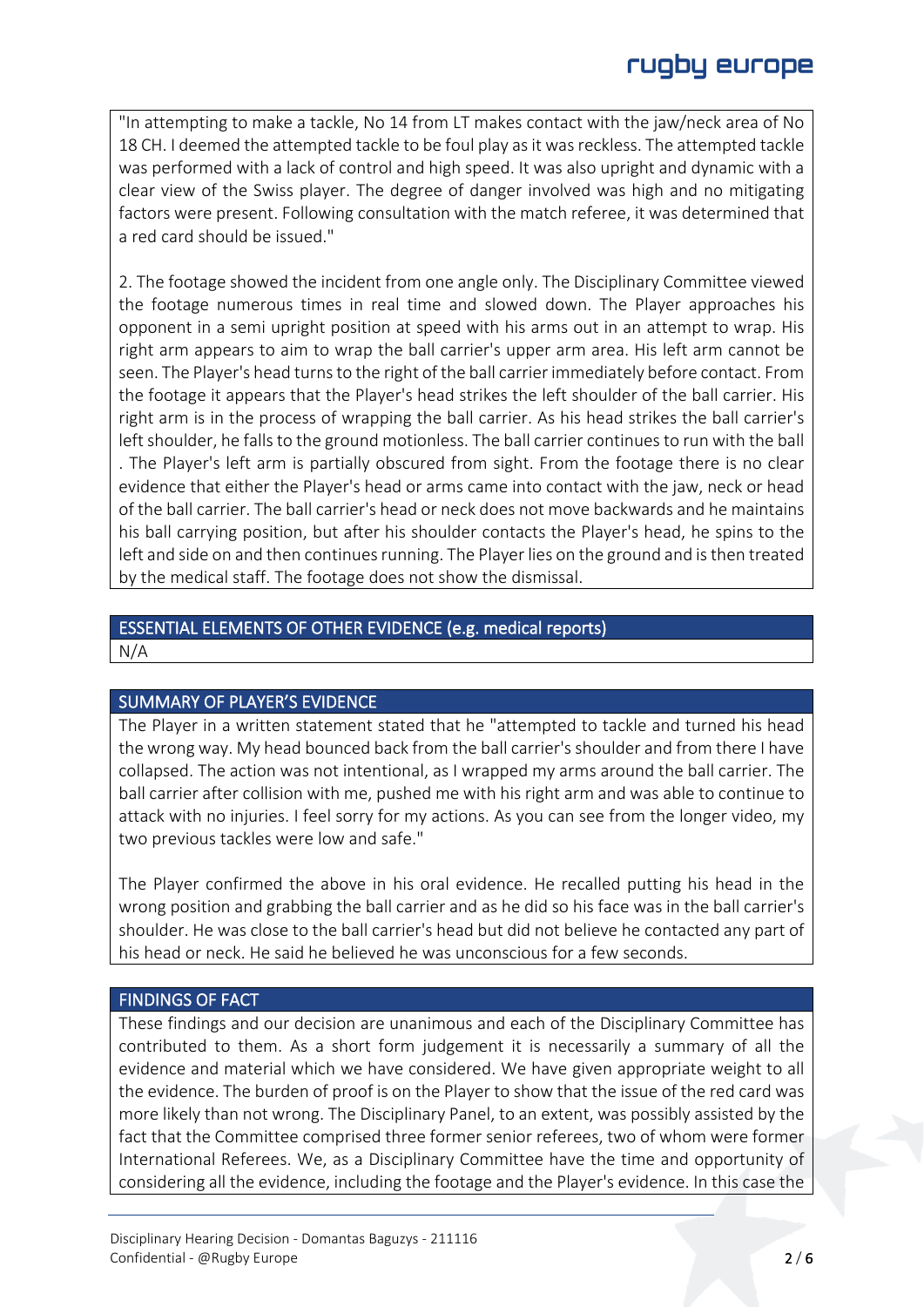match officials did not have such an opportunity. They had to make an assessment of the incident without the benefit of the footage and additional evidence which we have considered. We make no criticism of their decision.

1. The Player attempted a tackle which was poorly executed. We accept he placed his head in the wrong position to make the tackle he intended. As a consequence his head struck the left shoulder of the ball carrier causing him to fall to the ground and lose consciousness for a few seconds.

2. We find that he wrapped or attempted to wrap his arms around the ball carrier, especially his right arm.

3. We accept the Player's evidence, which is supported by a careful analysis of the footage, that no part of his head or arms or shoulders came into contact with the ball carrier's jaw or neck.

4. The collision between the Player and the ball carrier was with force but it is not likely that there was contact to the neck or jaw of the ball carrier as described by the Assistant Referee.

#### **DECISION**

 $\Box$  Proven  $\boxtimes$  Not proven  $\Box$  Other disposal (please state)

Based upon our findings set out above, we unanimously came to the conclusion that on the balance of probabilities the officials were in error in awarding a red card. We were not satisfied that the Player committed an act of foul play. We were not satisfied to the required standard that there was any direct or indirect contact to the neck or jaw of the ball carrier. Accordingly, we extinguish the red card from the Player's record and he is free to play forthwith.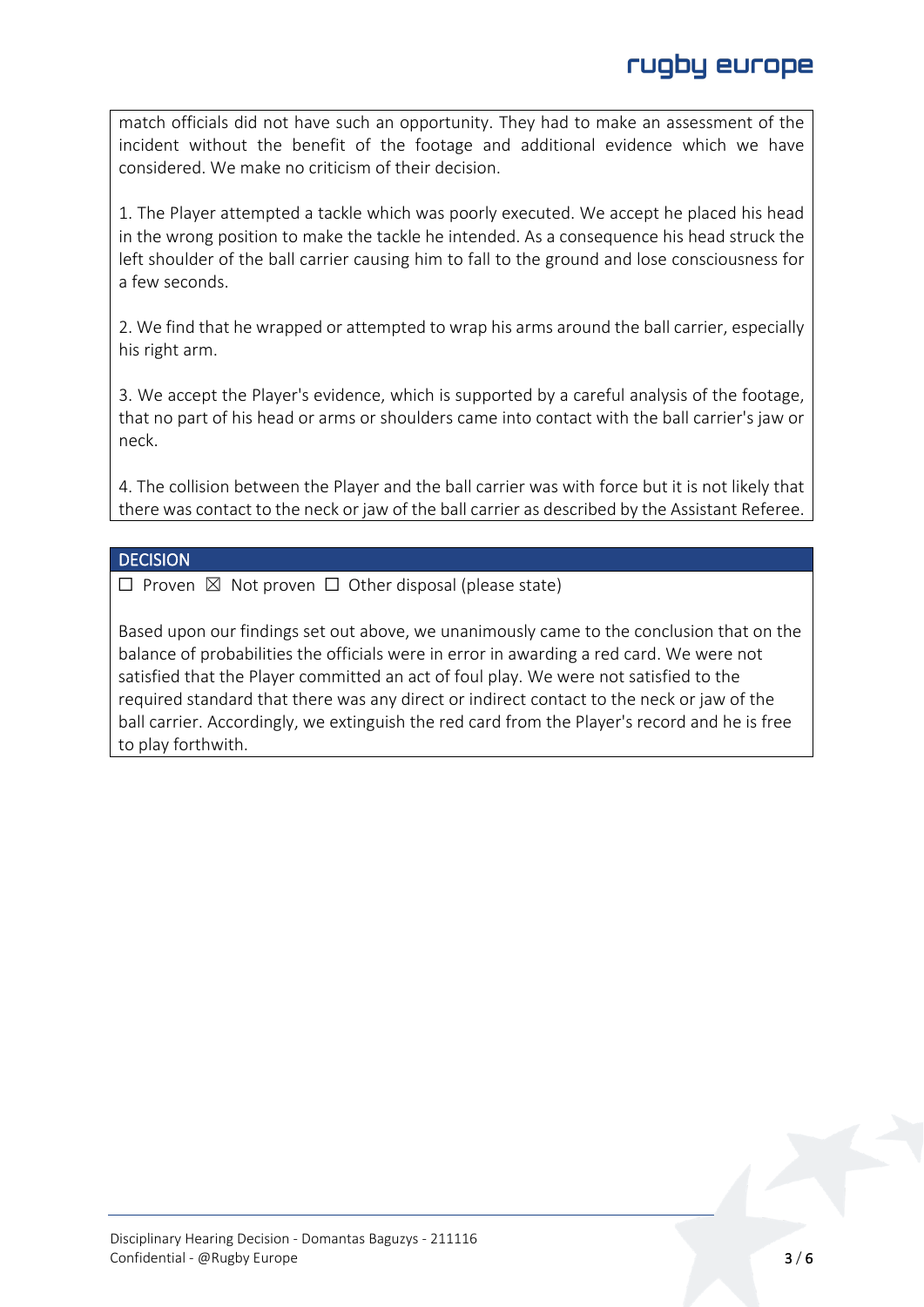## SANCTIONING PROCESS

| <b>ASSESSMENT OF SERIOUSNESS</b>                                                              |
|-----------------------------------------------------------------------------------------------|
| As per Article 4.5 of Rugby Europe Disciplinary Regulations and Regulations 17 of World Rugby |
| <b>Assessment of Intent</b>                                                                   |
| $\Box$ Intentional/deliberate $\Box$ Reckless                                                 |
| <b>State Reasons</b>                                                                          |
| N/A                                                                                           |
| Gravity of player's actions                                                                   |
| N/A                                                                                           |
| Nature of actions                                                                             |
| N/A                                                                                           |
| <b>Existence of provocation</b>                                                               |
| N/A                                                                                           |
| Whether player retaliated                                                                     |
| N/A                                                                                           |
| Self-defence                                                                                  |
| N/A                                                                                           |
| <b>Effect on victim</b>                                                                       |
| N/A                                                                                           |
| Effect on match                                                                               |
| N/A                                                                                           |
| Vulnerability of victim                                                                       |
| N/A                                                                                           |
| Level of participation/premeditation                                                          |
| N/A                                                                                           |
| Conduct completed/attempted                                                                   |
| N/A                                                                                           |
| Other features of player's conduct                                                            |
| N/A                                                                                           |
| <b>Entry point</b>                                                                            |
| $\Box$ Top end [XX] Weeks<br>$\Box$ Mid-range [XX] Weeks<br>$\Box$ Low-end [XX] Weeks         |
| *If Top End, the JO or Panel should identify, if appropriate, an entry point between the Top  |
| End and the maximum sanction and provide the reasons for selecting this entry point, below.   |
| Reasons for selecting Entry Point above Top End                                               |
| $N1/\Lambda$                                                                                  |

N/A

### ADDITIONAL RELEVANT OFF-FIELD AGGRAVATING FACTORS

As per Article 4.5 of Rugby Europe Disciplinary Regulations and Regulations 17 of World Rugby

### Player's status as an offender of the Laws of the Game

N/A

Need for deterrence

N/A

#### Any other off-field aggravating factors

N/A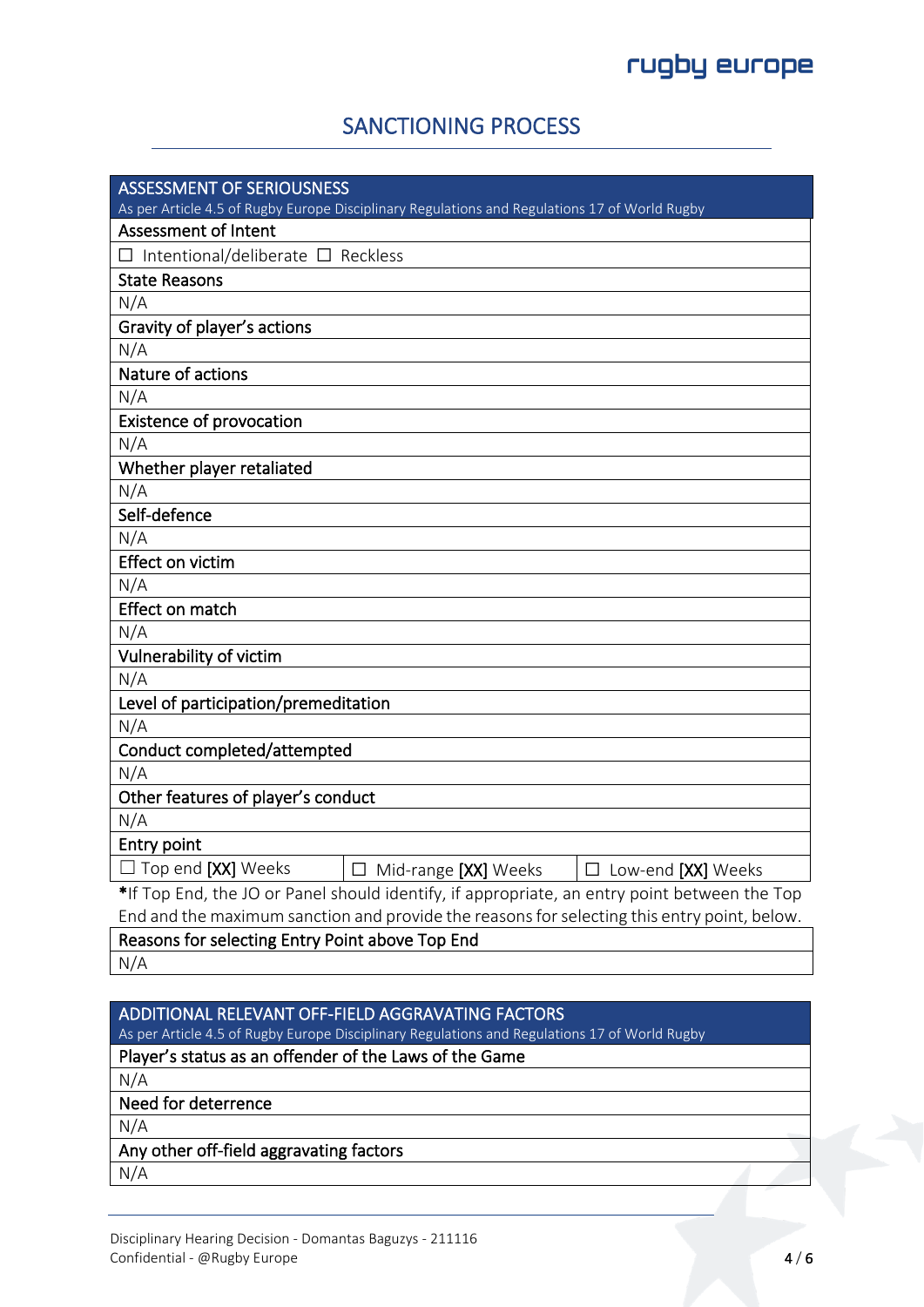Number of additional weeks: [XX]

Summary of reason for number of weeks added:

N/A

| RELEVANT OFF-FIELD MITIGATING FACTORS<br>As per Article 4.5 of Rugby Europe Disciplinary Regulations and Regulations 17 of World Rugby |                                             |  |
|----------------------------------------------------------------------------------------------------------------------------------------|---------------------------------------------|--|
| Acknowledgement of guilt and timing                                                                                                    | Player's disciplinary record/good character |  |
| N/A                                                                                                                                    | N/A                                         |  |
| Youth and inexperience of player                                                                                                       | Conduct prior to and at hearing             |  |
| N/A                                                                                                                                    | N/A                                         |  |
| Remorse and timing of remorse                                                                                                          | Other off-field mitigation                  |  |
| N/A                                                                                                                                    | N/A                                         |  |

Number of weeks deducted: [XX]

| Summary of reason for number of weeks deducted: |  |
|-------------------------------------------------|--|
| N/A                                             |  |